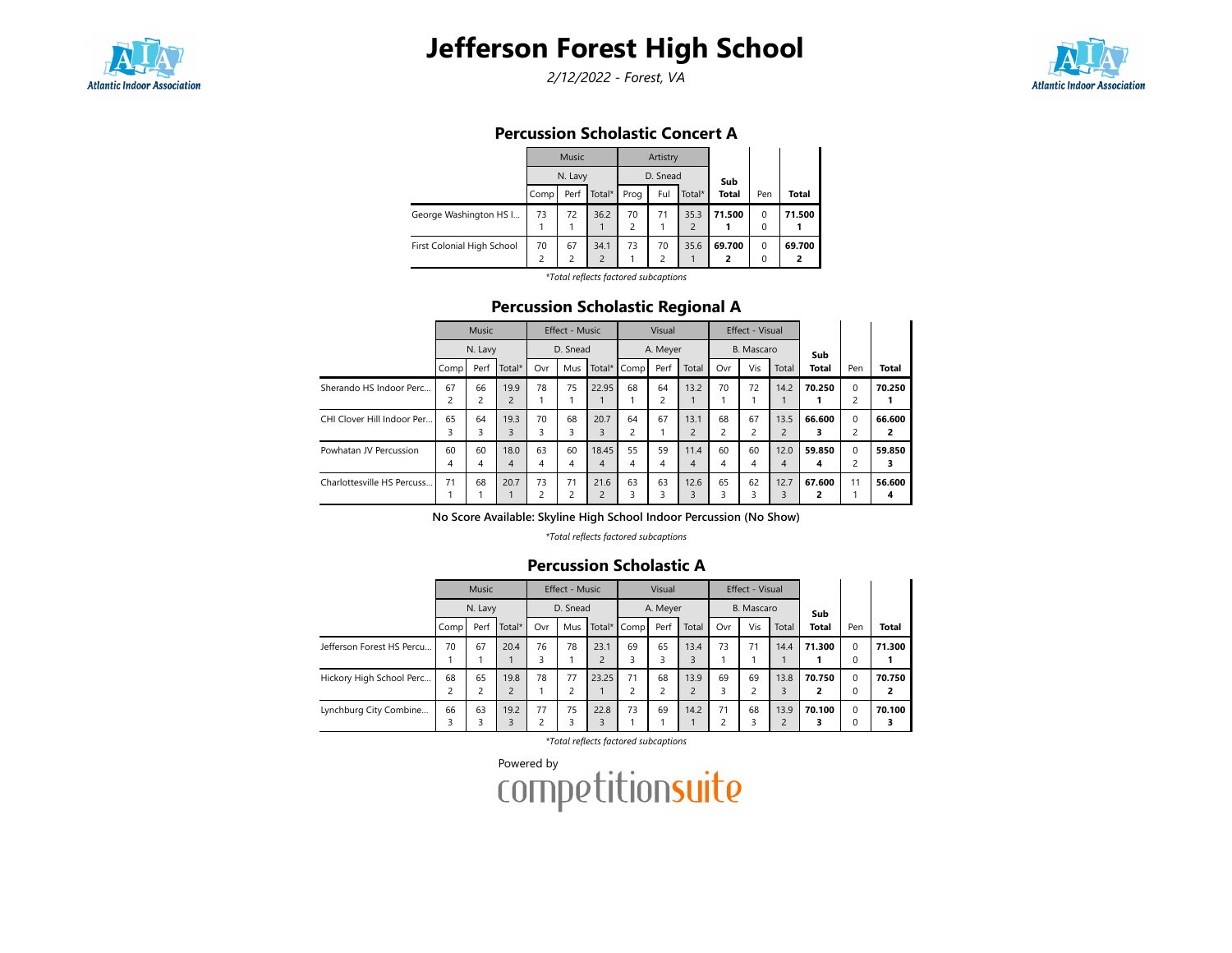

2/12/2022 - Forest, VA



## Percussion Scholastic Open

|                          |      | Music                     |      |     | Effect - Music |      |                 | Visual   |       |     | <b>Effect - Visual</b> |       |              |     |              |
|--------------------------|------|---------------------------|------|-----|----------------|------|-----------------|----------|-------|-----|------------------------|-------|--------------|-----|--------------|
|                          |      | N. Lavy<br>Total*<br>Perf |      |     | D. Snead       |      |                 | A. Meyer |       |     | B. Mascaro             |       | Sub          |     |              |
|                          | Comp |                           |      | Ovr |                |      | Mus Total* Comp | Perf     | Total | Ovr | Vis                    | Total | <b>Total</b> | Pen | <b>Total</b> |
| Powhatan HS Varsity Perc | 70   | 65                        | 20.0 | 79  | 77             | 23.4 | 71              | 66       | 13.7  | 74  | 70                     | 14.4  | 71.500       |     | 70.500       |
|                          |      |                           |      |     |                |      |                 |          |       |     |                        |       |              |     |              |

\*Total reflects factored subcaptions

### Percussion Independent Open

|                           |      | Music   |        |     | <b>Effect - Music</b> |                 |    | Visual   |       |     | Effect - Visual |       |              |     |        |
|---------------------------|------|---------|--------|-----|-----------------------|-----------------|----|----------|-------|-----|-----------------|-------|--------------|-----|--------|
|                           |      | N. Lavy |        |     | D. Snead              |                 |    | A. Meyer |       |     | B. Mascaro      |       | Sub          |     |        |
|                           | Comp | Perf    | Total* | Ovr |                       | Mus Total* Comp |    | Perf     | Total | Ovr | Vis             | Total | <b>Total</b> | Pen | Total  |
| Liberty University Indoor | 72   | 68      | 20.8   | 82  | 81                    | 24.45           | 70 | 69       | 13.9  | 75  | 72              | 14.7  | 73.850       |     | 73.850 |

\*Total reflects factored subcaptions

## Colorguard Scholastic Regional A2

|                           |         | <b>Equipment Analysis</b> |                         |         | <b>Movement Analysis</b> |            |             | Design Analysis |                        |         |            |                       | <b>General Effect</b> |                    |                        |                         |              |               |              |
|---------------------------|---------|---------------------------|-------------------------|---------|--------------------------|------------|-------------|-----------------|------------------------|---------|------------|-----------------------|-----------------------|--------------------|------------------------|-------------------------|--------------|---------------|--------------|
|                           |         | E. Lessard                |                         |         | R. Casteen               |            |             | D. Casteen      |                        |         | A. Stewart |                       |                       | V. Hopper          |                        |                         | Sub          |               |              |
|                           | Voc     | Exc                       | Total*                  | Voc     | Exc                      |            | Total* Comp | Exc             | Total                  | Rep     | Perf       | Total                 | Rep                   | Perf               | Total                  | Total                   | <b>Total</b> | Pen           | <b>Total</b> |
| CHI (Clover Hill Indoor)  | 56      | 54                        | 10.94                   | 57<br>3 | 58                       | 11.53      | 60          | 52<br>2         | 11.2<br>$\overline{2}$ | 53      | 50         | 10.3                  | 65                    | 63                 | 12.8                   | 23.10                   | 56.770       | $\Omega$      | 56.770       |
| Warren County Combine     | 57      | 51<br>3                   | 10.62<br>$\overline{c}$ | 58<br>2 | 54<br>3                  | 11.08<br>3 | 59          | 54              | 11.3                   | 42<br>4 | 43<br>3    | 8.5<br>4              | 62                    | 56<br>3            | 11.8<br>3              | 20.30<br>3              | 53.300<br>2  | $\Omega$<br>0 | 53.300<br>2  |
| Madison County HS Wint    | 48      | 45                        | 9.21<br>5               | 61      | 57<br>2                  | 11.68      | 50          | 45<br>4         | 9.5<br>4               | 49<br>2 | 48         | 9.7<br>$\overline{2}$ | 61                    | 59                 | 12.0<br>$\overline{2}$ | 21.70<br>$\overline{2}$ | 52.090<br>з  | $\Omega$      | 52.090<br>з  |
| Campbell County Combin    | 54      | 52                        | 10.54<br>3              | 53<br>5 | 50<br>5                  | 10.21      | 54          | 50<br>3         | 10.4<br>3              | 46<br>3 | 41<br>4    | 8.7<br>3              | 58<br>4               | 50<br>4            | 10.8<br>$\overline{4}$ | 19.50<br>4              | 50.650<br>4  | $\Omega$<br>0 | 50.650<br>4  |
| Charlottesville HS Winter | 46<br>ь | 40<br>6                   | 8.42<br>6               | 48<br>6 | 43<br>6                  | 8.95<br>6  | 41          | 35<br>5         | 7.6<br>5               | 41<br>5 | 38<br>5    | 7.9<br>5              | 45                    | 43<br>5            | 8.8<br>5               | 16.70<br>5              | 41.670<br>5  | $\Omega$      | 41.670<br>5  |
| Nottoway HS Winterguard   | 50<br>4 | 49                        | 9.87<br>4               | 55<br>4 | 53<br>4                  | 10.74<br>4 | 38<br>h     | 33<br>6         | 7.1<br>6               | 36<br>6 | 35<br>6    | 7.1<br>6              | 32<br>6               | 29<br><sub>b</sub> | 6.1<br>6               | 13.20<br>6              | 40.910<br>6  | $\Omega$      | 40.910<br>6  |

\*Total reflects factored subcaptions

Powered by<br>COMPetitionsuite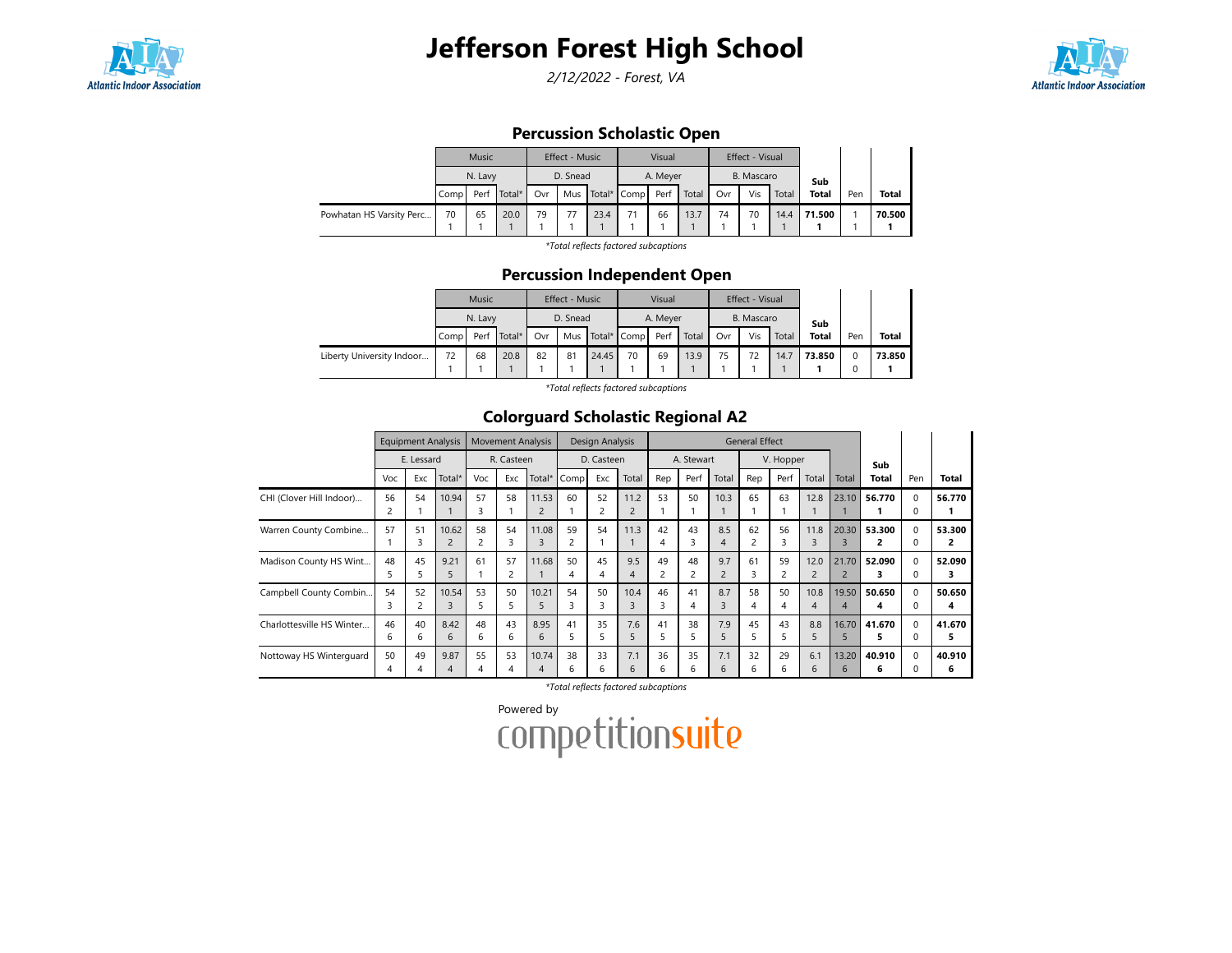

2/12/2022 - Forest, VA



## Colorguard Scholastic Regional A1

|                        |     |            | Equipment Analysis   Movement Analysis |     |                           |       |    | Design Analysis |       |     |            |       | General Effect |           |       |       |              |     |              |
|------------------------|-----|------------|----------------------------------------|-----|---------------------------|-------|----|-----------------|-------|-----|------------|-------|----------------|-----------|-------|-------|--------------|-----|--------------|
|                        |     | E. Lessard |                                        |     | R. Casteen<br>Total* Comp |       |    | D. Casteen      |       |     | A. Stewart |       |                | V. Hopper |       |       | Sub          |     |              |
|                        | Voc | Exc        | Total*                                 | Voc | Exc                       |       |    | Exc             | Total | Rep | Perf       | Total | Rep            | Perf      | Total | Total | <b>Total</b> | Pen | <b>Total</b> |
| Lynchburg City Combine | 61  |            | 11.68                                  | 66  | 62                        | 12.68 | 65 | 63              | 12.8  | 64  | 60         | 12.4  | 69             | 68        | 13.7  |       | 26.10 63.260 |     | 63.260       |
|                        |     |            |                                        |     |                           |       |    |                 |       |     |            |       |                |           |       |       |              |     |              |

\*Total reflects factored subcaptions

### Colorguard Scholastic A3

|                           |     | <b>Equipment Analysis</b> |        |     | <b>Movement Analysis</b>         |       |    | Design Analysis |       |     |            |       | <b>General Effect</b> |           |       |       |              |          |              |
|---------------------------|-----|---------------------------|--------|-----|----------------------------------|-------|----|-----------------|-------|-----|------------|-------|-----------------------|-----------|-------|-------|--------------|----------|--------------|
|                           |     | E. Lessard                |        |     | R. Casteen<br>Total* Comp<br>Exc |       |    | D. Casteen      |       |     | A. Stewart |       |                       | V. Hopper |       |       | Sub          |          |              |
|                           | Voc | Exc                       | Total* | Voc |                                  |       |    | Exc             | Total | Rep | Perf       | Total | Rep                   | Perf      | Total | Total | <b>Total</b> | Pen      | <b>Total</b> |
| Jefferson Forest HS Winte | 64  | 61                        | 12.41  | 65  | 64                               | 12.87 | 67 | 65              | 13.2  | 68  | 66         | 13.4  | 68                    | 67        | 13.5  |       | 26.90 65.380 | $\Omega$ | 65.380       |
|                           |     |                           |        |     |                                  |       |    |                 |       |     |            |       |                       |           |       |       |              |          |              |
| Franklin County High Sch  | 55  | 45                        | 9.7    | 58  | 48                               | 10.3  | 60 | 53              | 11.3  | 60  | 52         | 11.2  | 59                    | 59        | 11.8  |       | 23.00 54.300 |          | 52.300       |
|                           |     |                           |        |     |                                  |       |    |                 |       |     |            |       |                       |           |       |       |              |          |              |

\*Total reflects factored subcaptions

## Colorguard Scholastic A1

|                        |     |            | Equipment Analysis   Movement Analysis |     |                           |       |    | Design Analysis |       |     |            |       | <b>General Effect</b> |           |       |       |              |     |              |
|------------------------|-----|------------|----------------------------------------|-----|---------------------------|-------|----|-----------------|-------|-----|------------|-------|-----------------------|-----------|-------|-------|--------------|-----|--------------|
|                        |     | E. Lessard |                                        |     | R. Casteen<br>Total* Comp |       |    | D. Casteen      |       |     | A. Stewart |       |                       | V. Hopper |       |       | Sub          |     |              |
|                        | Voc | Exc        | Total*                                 | Voc | Exc                       |       |    | Exc             | Total | Rep | Perf       | Total | Rep                   | Perf      | Total | Total | <b>Total</b> | Pen | <b>Total</b> |
| Hickory HS Winterguard | 67  | 65         | 13.14                                  |     | 68                        | 13.81 | 76 | 75              | 15.1  | 77  | 74         | 15.1  | 80                    | 78        | 15.8  |       | 30.90 72.950 |     | 72.950       |
|                        |     |            |                                        |     |                           |       |    |                 |       |     |            |       |                       |           |       |       |              |     |              |

\*Total reflects factored subcaptions

Powered by<br>COMPETitionsuite